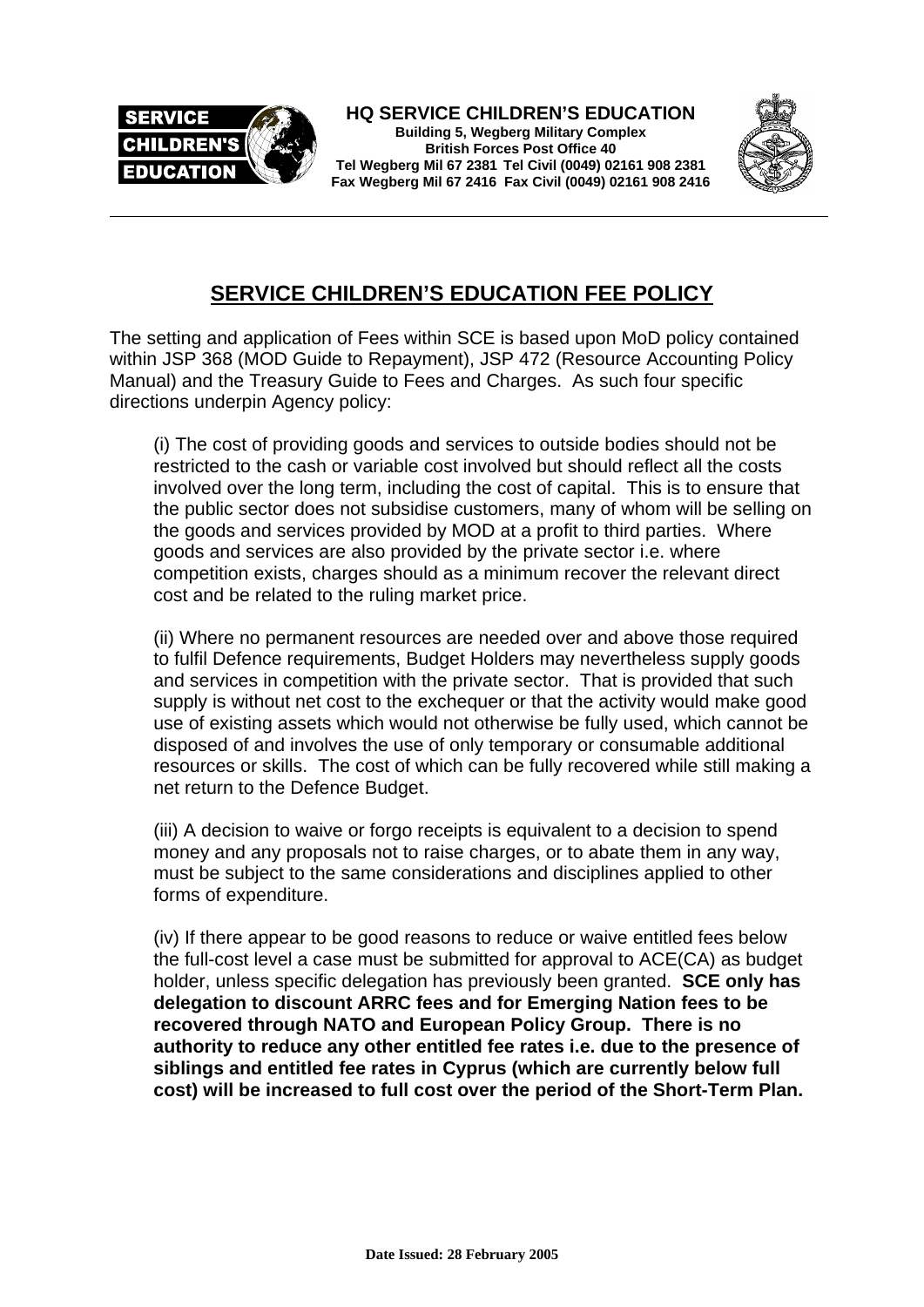The first and second directions above permit the categorisation of Fee-payers into two categories for **Primary (Yr 1 – Yr 6)** and **Secondary (Yr 7 – Yr 13)** education. Within the Primary category FS1 provision is governed by the separate entitlements detailed below:

- a. Entitled: These are children of UK-based employees of the Service Institutions and welfare organisations listed at Annex A to Chapter 5 of JSP 342 plus children of members of ARRC and children of US forces personnel whose admission to an SCE school is approved by DoDDS.
	- SSVC/BFBS
	- NAAFI
	- NSS
	- Meteorological Office
	- Field Commissioner, BFG Scout Organisation
	- BFG Health Services (contractors)

## Welfare Services

- *SSAFA Forces Help*
- *Relate*
- *Homestart*
- *Salvation Army*
- *Soldiers' and Airmen's Scripture Readers Association (SASRA)*
- *YMCA*
- *YWCA*
- *Other Council for Voluntary Welfare Workers (CVWW)*

*Note: The welfare services shown above are categorised as Entitled Fee Payers, however at present, a Central MoD Contract exists which provides Primary and Secondary education free of charge.* 

b. Non-Entitled: All other children not listed as Entitled and who are admitted to SCE Schools on the basis of irreducible spare capacity.

**FS1 settings.** SCE is funded by the MoD to provide free Nursery provision, but only for those children of the 3 Armed Services and MoD UK-Based civilians as it is not mandated under UK law that children must attend FS1 education. Indeed, it is a matter of parental choice and therefore only those in this specific category are entitled to free places. The parents of all other children attending the setting will be charged the appropriate rate and it is for the individuals themselves to resolve whether they or their sponsor organisation should ultimately pay this fee. HQ SCE is not responsible for providing provision for "Rising 3's" - this falls to the Army Welfare Service (AWS), who will have their own arrangements for fee recovery.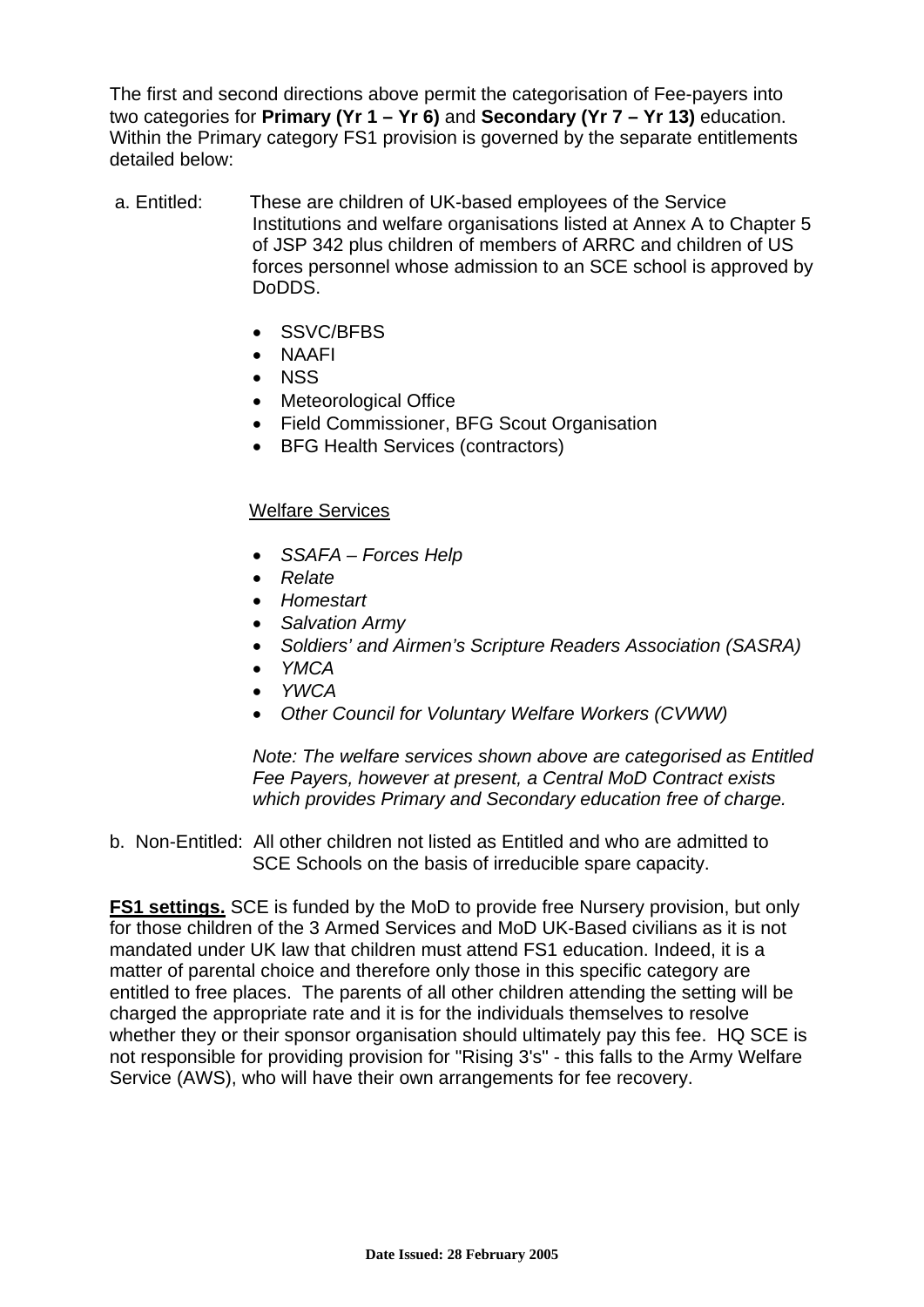Charges in respect of entitled pupils are calculated on a full cost basis (based on direction (i)) and agreed annually by the Agency Executive Board. Individual generic fees are set for Primary and Secondary education in both Germany and Cyprus with individual primary fees for Rest of the World locations. Fees in respect of nonentitled pupils (following direction (ii)) are also calculated and agreed annually ensuring that the net cost to the Agency is nil but with reference to prevailing market rates.

School Fees are set annually in sterling for the whole of the academic year, and are recovered on a termly basis, at the prevailing GAR (General Accounting Rate); the Autumn term rate will be based on the July GAR rate, the Spring Term on the December GAR rate and the Summer Term on the March GAR rate. Invoices are raised and issued by the HQ SCE Fees Office for schools in Germany, Belgium and Gibraltar. Schools in the rest of the world are responsible for raising, issuing and chasing their own invoices although assistance and advice will, of course, be provided where requested. In the event of postings occurring during term-time, adjustments can be made (or refunds facilitated) to the nearest whole week of charges. Schools are responsible for getting parents to read and sign a copy of the SCE admissions forms (attached at Annex A and B) before fee-paying children are allowed to attend their FS1 setting/school. Parents will be required to complete an SCE leaving form (attached at Annex C) and include a letter explaining why a fee paying child is being withdrawn before an assessment can be made by ACE(CA) on the validity of a refund. For ARRC refunds, a leaving form and a copy of a posting notice will be required before a refund can be made. No adjustments are allowed where a parent has decided to take a child out of school for holiday purposes or when exams have finished.

Within Foundation Stage 1, Fees are set on a per session basis albeit Schools have discretion as to the period invoiced i.e. weekly, monthly or termly. Basic session Fee is set by HQ SCE and does not include any snack element. The snack element is voluntary and settings should invoice and account for this separately, following advice from their area Budget Manager.

Note: Appropriate leaving and starting forms must be completed when the child is moving up from either FS1 to Primary school or in moving from one SCE school to another. This is to ensure that the information held on fee payers is as accurate as possible wherever the child is receiving education from SCE.

Responsibility for the hastening of outstanding fees is a joint issue between Individual Schools and HQ SCE Fees Office. Invoices should be issued in sufficient time to enable payment prior to commencement of the appropriate term. At the end of the second week of the appropriate term HQ SCE Fees Office will issue a reminder to any known outstanding fee-payers, copied to the Headteacher, with a pay-by date. In the event of failure to pay by this date Headteacher will be asked to consider exclusion action or inform HQ SCE of any mitigating circumstances. Re-admittance following payment is at the Headteacher's prerogative. It should be noted that NAAFI, NSS, Meteorological Office or DoDDs fee-payers will not be hastened as payment is made direct into SCE HQ. Hastening of ARRC fee payers will be made by HQ SCE